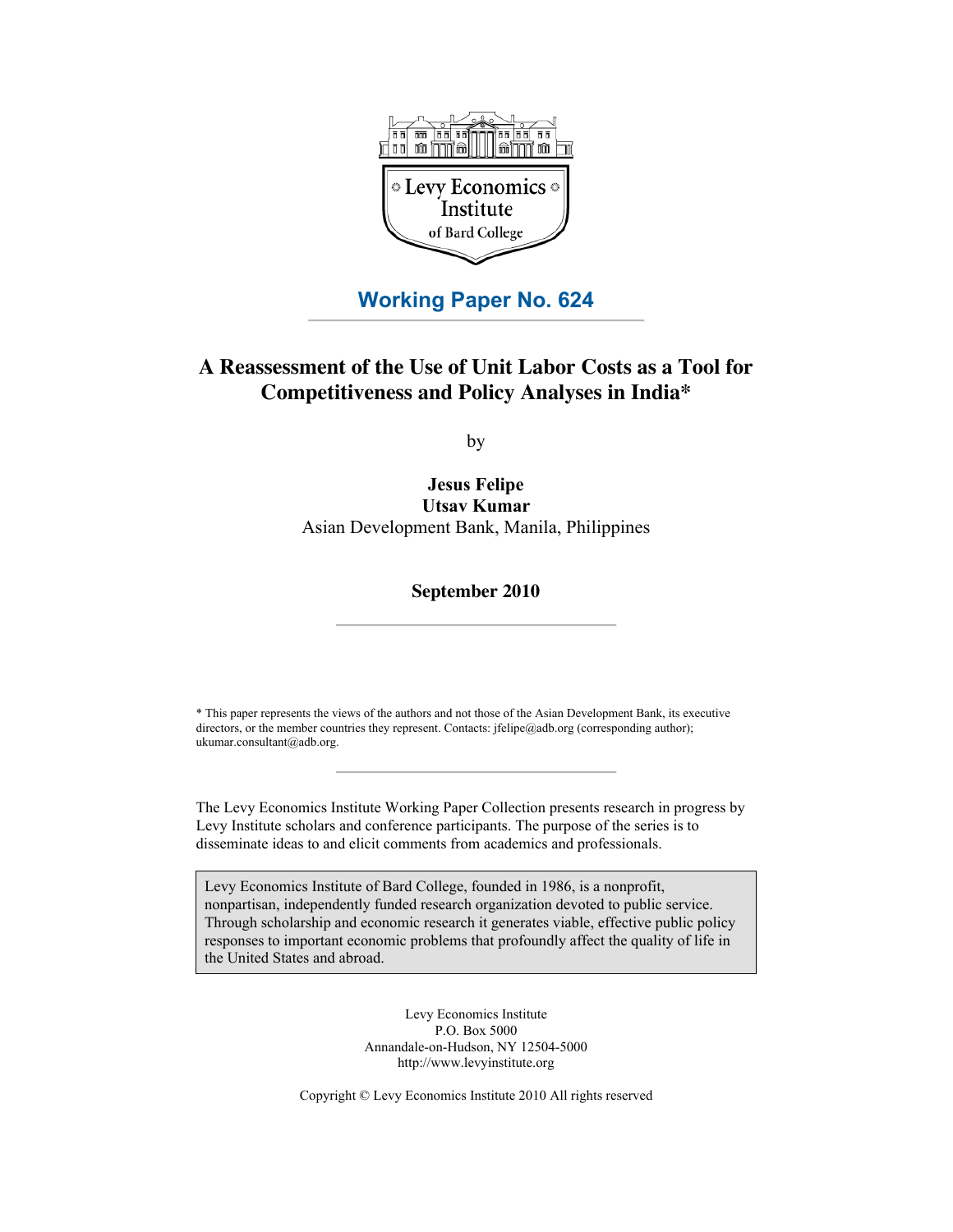#### **ABSTRACT**

We reinterpret unit labor costs (ULC) as the product of the labor share in value added, times a price adjustment factor. This allows us to discuss the functional distribution of income. We use data from India's organized manufacturing sector and show that while India's ULC displays a clear upward trend since 1980 (with a decline since the early 2000s), this is exclusively the result of the increase in the price deflator used to calculate the ULC. The labor share of India's organized manufacturing sector has been on a downward trend, from 60 percent in 1980 to 26 percent in 2007. This means that the sector's capital share increased from 40 to 74 percent over the same period. We also find that real wages have increased minimally during the period analyzed—well below labor productivity—while the real profit rate and unit capital costs have increased substantially. We conclude that if India's organized manufacturing sector has lost any competitiveness, it is the result of the increase in unit capital costs. Our analysis questions policy recommendations that advocate wage moderation, which result from simply looking at the evolution of the ULC, and that blame the loss of competitiveness on high or increasing wages.

**Keywords:** Capital Productivity; Capital Share; Competitiveness; Functional Distribution of Income; India; Labor Productivity; Labor Share; Real Rate of Profit; Real Wage Rate; Unit Capital Cost; Unit Labor Cost

**JEL Classifications:** D31, D33, E25, J30, O47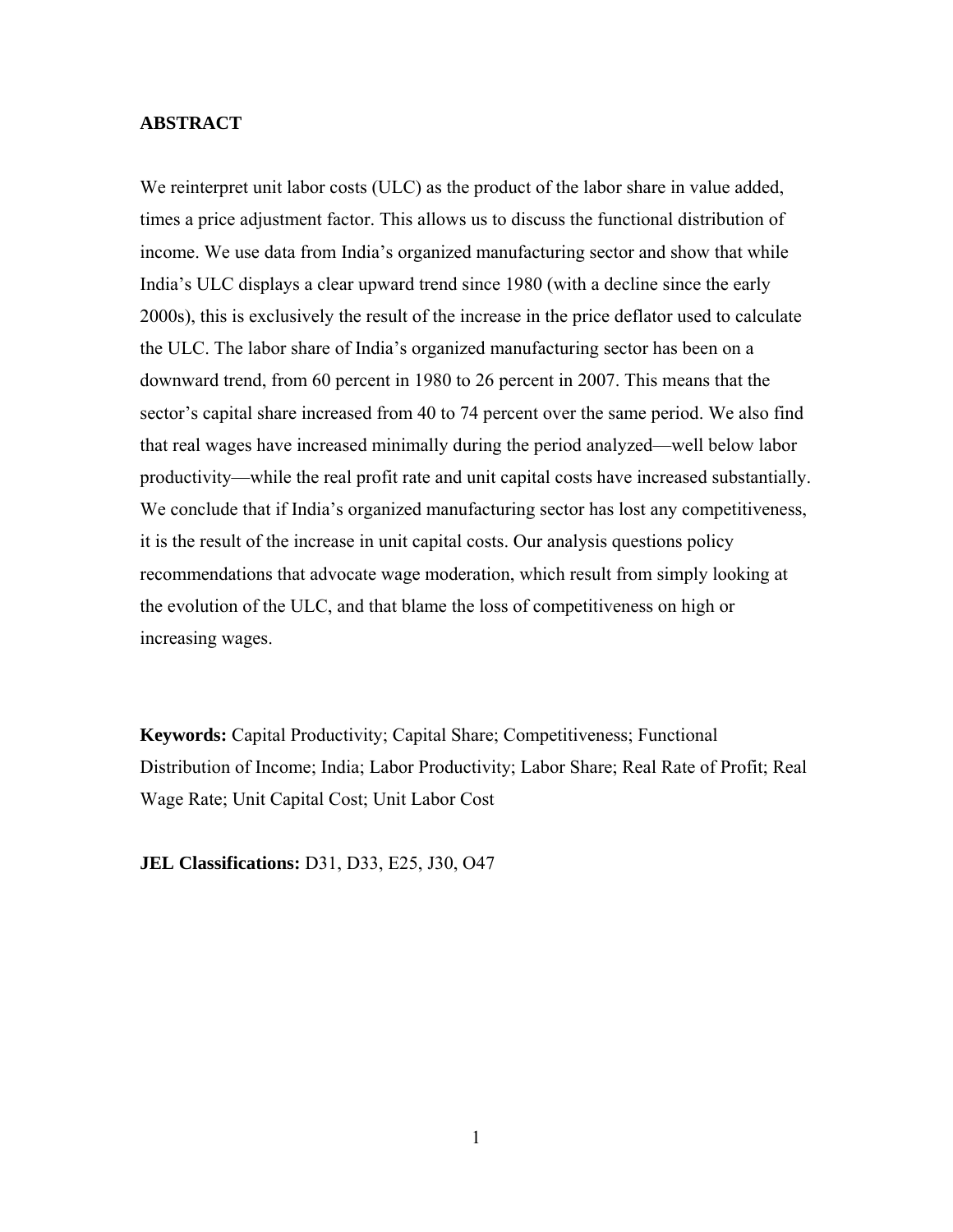#### **1. INTRODUCTION**

Unit labor costs (ULC) are a commonly used measure to analyze the *competitiveness* of a country or a sector. ULCs are defined as the cost of labor (labor compensation) per unit of output. Standard analyses, following the comparative cost theory, often lead to statements such as "the lower the ULC the more competitive an economy or sector is." The policy implication is that growing ULCs (in particular *vis-à-vis* those of the competitors) harm the economy.

The purpose of this paper is to put forward an alternative interpretation of ULCs and, as a consequence, to question standard policy implications. We show that ULC is always the product of the labor share in output times a price adjustment. Therefore, it embodies the functional distribution of income between labor and capital. This cannot be neglected in normative statements. Our analysis has important implications for policies that promote lower ULCs, as they effectively might be lowering the labor share and titling the distribution of income towards capital, which has economic consequences.

The rest of the paper is organized as follows. Section 2 discusses the concept of unit labor cost and how it is calculated. In section 3, we relate unit labor costs to the functional distribution of income. Section 4 shows how unit labor costs have evolved in India. We use data from India's organized manufacturing sector and show that while India's ULC displays a clear upward trend since 1980 (with a decline since the early 2000s), this is exclusively the result of the increase in the price deflator used to calculate the ULC. India's labor share has been on a downward trend since 1980, from 0.6 in 1980 to 0.26 in 2007. This means that capital's share in India's organized manufacturing sector has increased from 0.4 to almost 0.74 over the same period. We also find that real wages have increased minimally, much less than labor productivity, and that the profit rate and unit capital costs have increased substantially. Section 5 provides a discussion of the implications of a falling labor share for the Indian economy.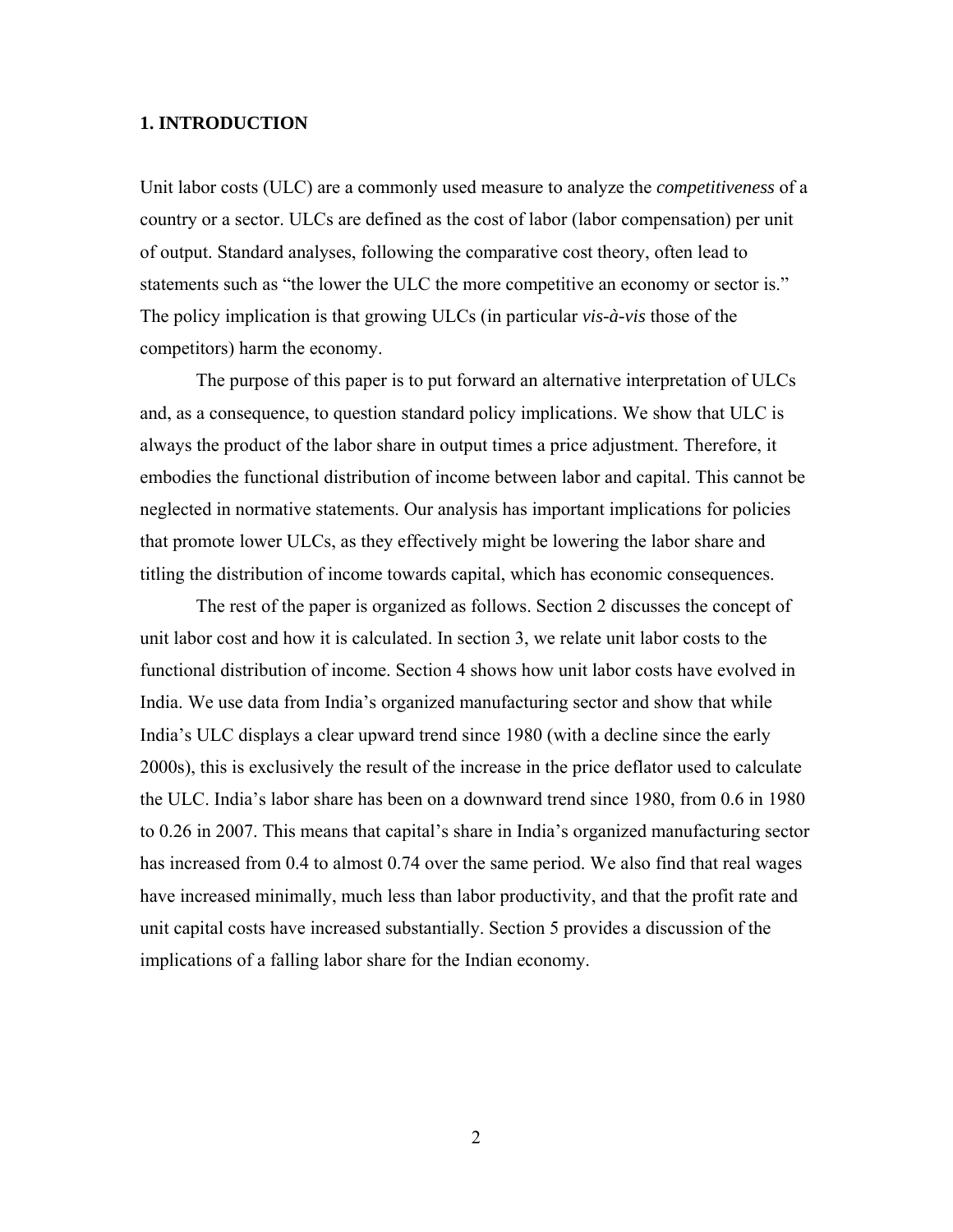#### **2. THE CALCULATION OF UNIT LABOR COSTS**

ULC is defined as the cost of labor required to produce one unit of output.<sup>1</sup> It is used as a measure of competitiveness because labor compensation is often a major component of the cost structure and, therefore, influences prices. It is calculated as the ratio of average labor compensation in nominal terms to average labor productivity:  $2^2$ 

$$
ULC = w_n / LP = w_n / (VA_r / L) = \frac{w_n}{(VA_n / P) / L}
$$
 (1)

where, ULC is the unit labor cost,  $w_n$  is the nominal wage rate (i.e., rupees per worker), LP is labor productivity,  $VA<sub>r</sub>$  is real value added (in rupees of a base year), *L* is the number of workers, and P is the deflator for value added.<sup>3,</sup>

The argument is that, in low productivity countries (sectors), a high wage rate can make production costly and jeopardize long-run profitability. In high productivity countries (sectors), however, a high average wage rate can be offset by high productivity and, therefore, can be fully compatible with long-run profitability. In other words, the argument that competition from lower foreign wages can damage domestic industries is not fully correct. What matters is the wage rate (average labor compensation) relative to labor productivity, i.e., the unit labor cost.

 A common use of ULC is the comparison of cost competitiveness across countries. A common argument is that a lower ULC makes a country more competitive. In other words, if a country's ULC increases faster than that of its foreign competitors,

 $\overline{a}$ 

 $<sup>1</sup>$  It should be noted that output should theoretically be measured in volume/physical units.</sup>

 $2$  Average labor productivity (or simply labor productivity) is measured as ratio of output measured in physical terms to the number of workers. Since at any level of aggregation there are no physical units, we have to use real (i.e., deflated) value added.

 $3$  Output is proxied by deflated (i.e., real) value added. The deflator used to obtain real value added could be a single deflator, or we could obtain real value added by adding real labor compensation and real operating surplus, where the two (labor compensation and operating surplus) are deflated with appropriate deflators. Real value added thus obtained could then be used to obtain the implicit price deflator. No matter which method we use, the equations shown here, as well as the empirical results shown later, continue to hold. As discussed later, we use the second method to calculate real value added.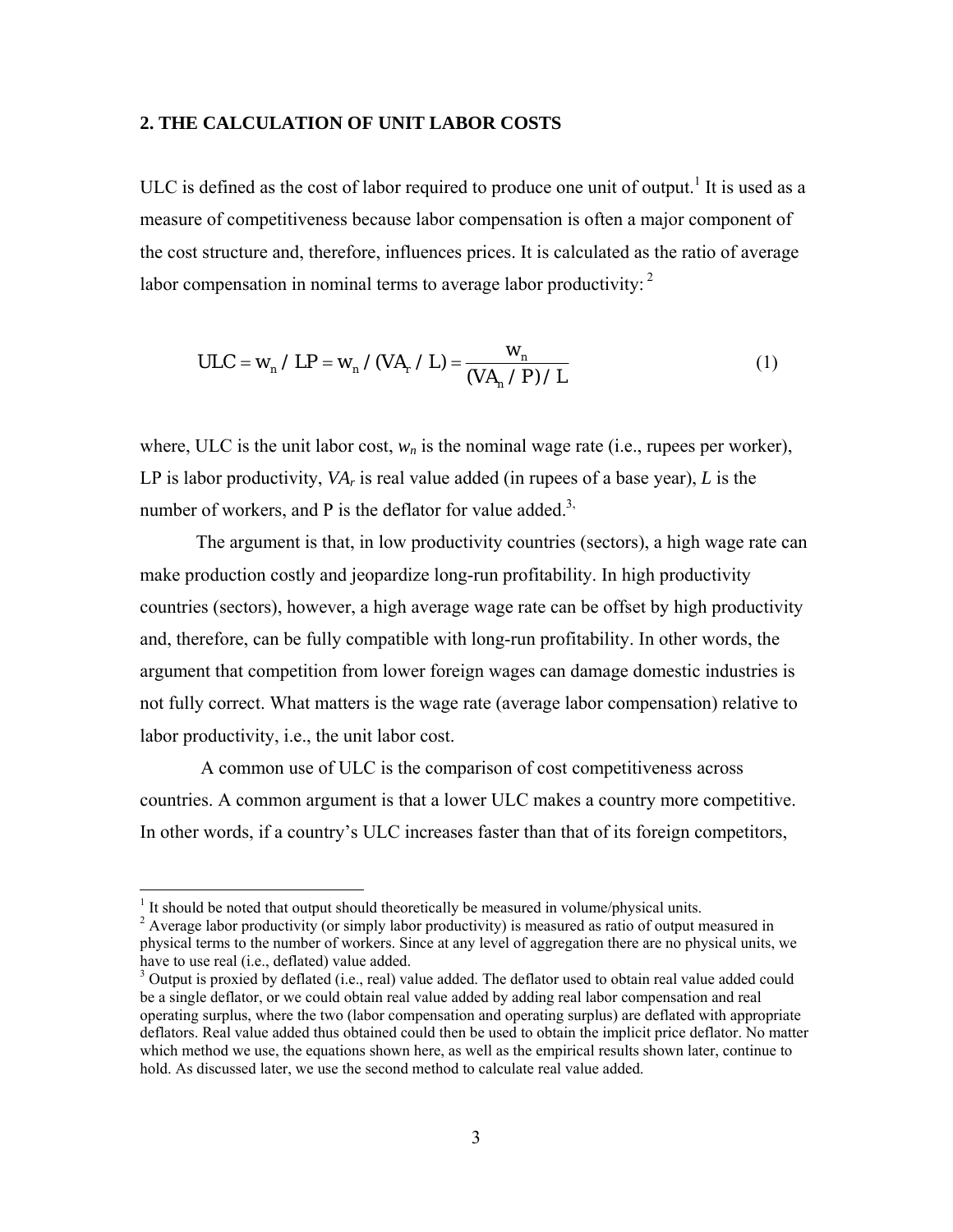this will reduce the competitiveness of the home country, thereby reducing market shares and negatively affecting economic growth.

A meaningful comparison, however, requires expressing the costs in common currency units (see for example, Hooper and Larin [1989], Maddison and van Ark [1994], and van Ark [1996]). Note that the ULC has two components, the nominal wage rate and labor productivity, both measured in domestic currency.

The most common approach when making comparisons of ULC levels across countries is to convert the wage rate into a *numeraire* currency, usually the U.S. dollar, using the exchange rate of the domestic currency with respect to the U.S. dollar. It is the conversion of the second component, namely, the nominal value added, that has attracted substantial attention in the literature on international comparisons of productivity (see van Ark [1993 and 1996] and Maddison and van Ark [1994]). This is because it refers to physical units of output.

For comparison purposes, therefore, output needs to be adjusted for differences in relative prices across countries. This, however, does not happen when converting into dollars using nominal exchange rates. This is because it is not unusual the price of a given good to differ across countries when converted into a common currency using nominal exchange rates. International comparisons of productivity are thus inhibited by lack of a conversion factor. Two alternative conversion factors have been suggested in the literature. First is to use unit value ratios (UVR). UVRs are calculated as the ratio of the unit values (measured in local currency) of a commodity in the two countries (the base country usually being the United States). These are, in turn, derived from value and quantity data from production statistics, which are matched across countries.<sup>4</sup> The second conversion factor used is the expenditure-based purchasing power parities (PPP). These are calculated as the ratio of local currency price of a basket of goods in the domestic country to the price of the same basket of goods in the base country, usually the United States.<sup>5</sup>

 4 This approach was pioneered by Paige and Bombach (1959).

 $<sup>5</sup>$  For a further discussion of the UVR approach and the PPP approach see van Ark (1996).</sup>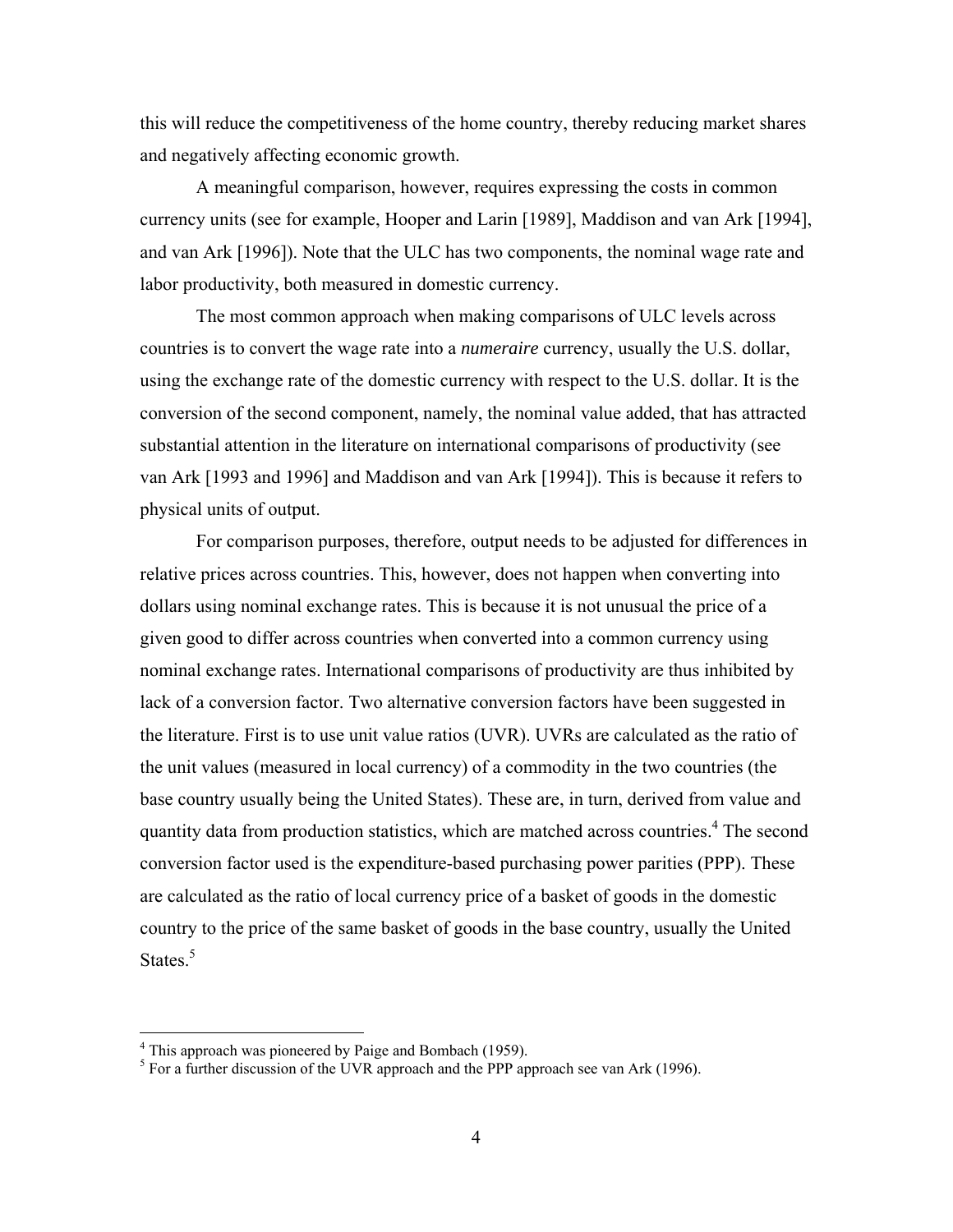When comparing two countries, we divide the ULC of both, expressed in the same currency. We refer to it as relative ULC (*rULC*):

$$
rULC_{iUS} = \frac{\left(\frac{W_{n}^{i} L^{i}}{VA_{n}^{i} / P^{i}}\right)\left(\frac{PPP^{i}}{ER^{i}}\right)}{\left(\frac{W_{n}^{US} L^{US}}{VA_{n}^{US} / P^{US}}\right)} = \frac{\left(\frac{W_{n}^{i} L^{i}}{VA_{n}^{i}}\right)}{\left(\frac{W_{n}^{US} L^{US}}{VA_{n}^{US}}\right)} * \left(\frac{P^{i}}{P^{US}} * \frac{PPP^{i}}{ER^{i}}\right) = \frac{\left(\frac{W_{n}^{i} L^{i}}{VA_{n}^{US}}\right)}{\left(\frac{W_{n}^{US} L^{US}}{VA_{n}^{US}}\right)} * xr^{i} (2)
$$

where,  $rULC<sub>iUS</sub>$  is the relative ULC of country *i* with respect to that of the United States.  $VA<sub>n</sub><sup>i</sup>$  is the nominal value added of country *i*,  $w<sub>n</sub><sup>j</sup>$  is the nominal wage rate of country *i*,  $L^i$  is the number of workers in country *i*,  $ER^i$  is the exchange rate of country *i* with respect to the U.S. dollar, and *PPP*<sup>*i*</sup> is the purchasing power parity with respect to the United States (benchmarked for a particular year).  $VA<sub>n</sub><sup>US</sup>$  is the nominal value added in the United States,  $P^{US}$  is the deflator for value added for the United States,  $W_n^{US}$  is the nominal wage rate in the United States,  $L^{US}$  is the number of workers in the United States, and  $xr' = (PPP^i / ER^i)$  is the ratio of PPP to the nominal exchange rate (ER). It measures the extent of undervaluation (if *xr*<1) or overvaluation (if *xr*>1) of the nominal exchange rate.

There are three possible ways for a country to lower its ULC and thereby improve its competitiveness. The three components of ULC—wage, productivity, and price term— contribute to lowering of ULC in their own way. The first option is to keep nominal wage rates or average labor compensation  $(w_n)$  and its growth rate as low as possible. Firms do this through their bargaining with labor, especially in developing countries where there is lack of organized labor through unionization, as well as the existence of surplus labor. Second is by increasing labor productivity (*VAr*/L). Improvements in labor productivity can offset wage increases and thereby lower ULC,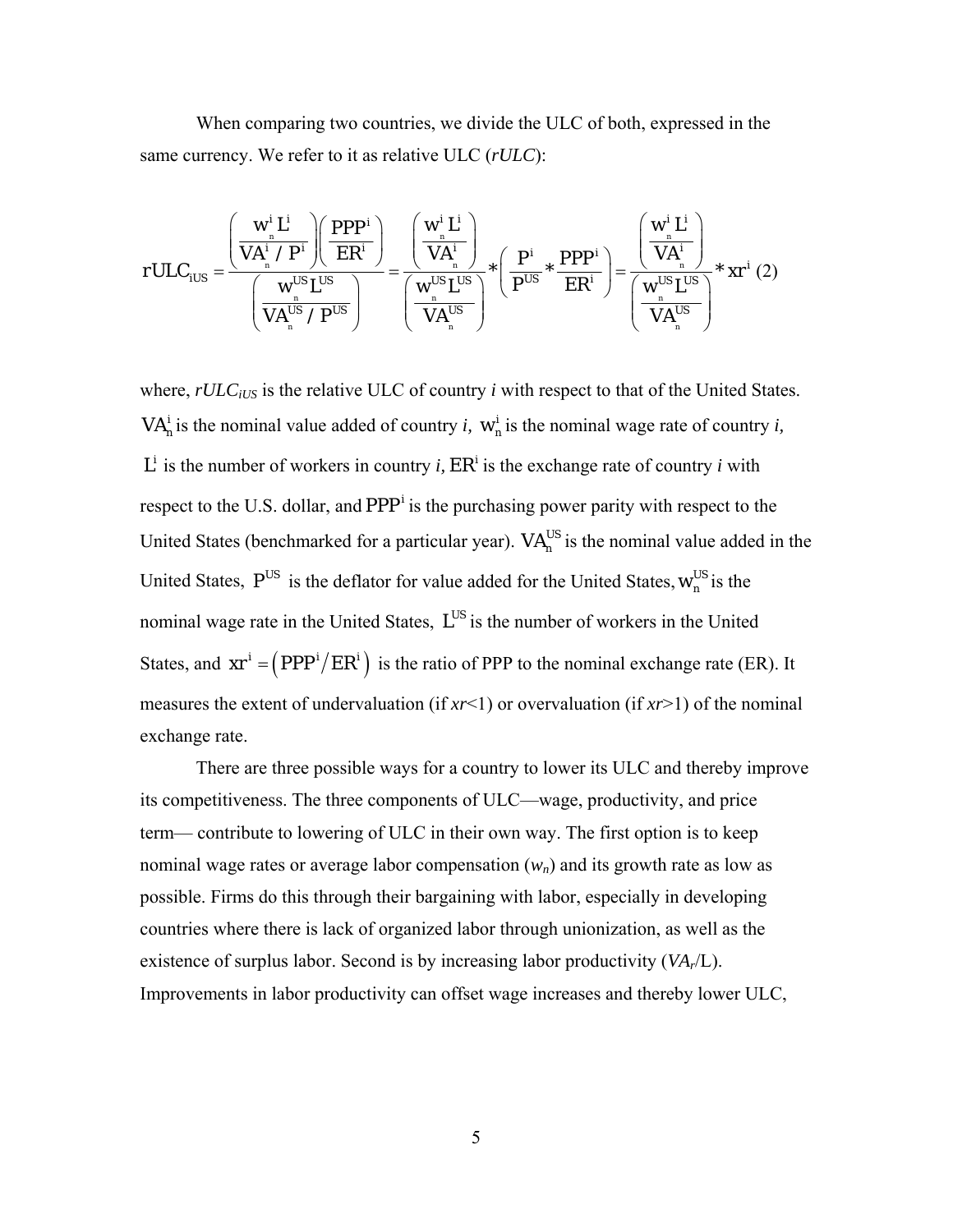making a country more competitive.<sup>6</sup> Third is through an undervalued exchange rate; in terms of equation (2), this means that *xr*<1, which is often the case in developing countries. Rodrik (2008) argues that just as overvaluation (of the real exchange rate) hurts growth, undervaluation facilitates it, and that this is particularly true of developing countries: periods of high growth in developing countries are associated with undervalued currencies.<sup>7</sup>

#### **3. UNIT LABOR COSTS AND INCOME DISTRIBUTION**

To understand the connection between income distribution and unit labor costs, consider the national income accounting identity according to which nominal value added  $(VA_n)$ equals the total nominal wage bill/labor compensation (W<sub>n</sub>) plus total profits ( $\Pi_n$ ).<sup>8</sup> This can be written as:

$$
VAn \equiv Wn + \prod_{n} w_{n}L + r_{n}K
$$
 (3)

 $W_n$  can be expressed as the product of the average nominal wage rate  $(w_n)$  and number of workers (L); total profits can be expressed as the product of the ex-post nominal profit rate  $(r_n)$  times the capital stock (K). Dividing both sides of equation (3) by  $VA_n$ , we obtain the following:

$$
1 = \left(\frac{w_n L}{VA_n}\right) + \left(\frac{r_n K}{VA_n}\right) = s_l + s_k
$$
\n(4)

<sup>&</sup>lt;sup>6</sup> Increase in labor productivity can come from increase in physical or human capital, institutional factors (such as change in work rules), or by increasing unpaid labor time, as might be case in developing countries due to lax implementation of labor laws.

 $<sup>7</sup>$  Eichengreen (2008) warns that keeping the real exchange rate low for too long is not a desirable long-run</sup> strategy, and that policymakers should consider a shift in strategy, from keeping a weak currency to letting it appreciate, while there is rapid growth.

<sup>&</sup>lt;sup>8</sup> This holds at any level of aggregation—national, sector, industry, or firm. It does not involve any assumption about the production structure or the nature of markets.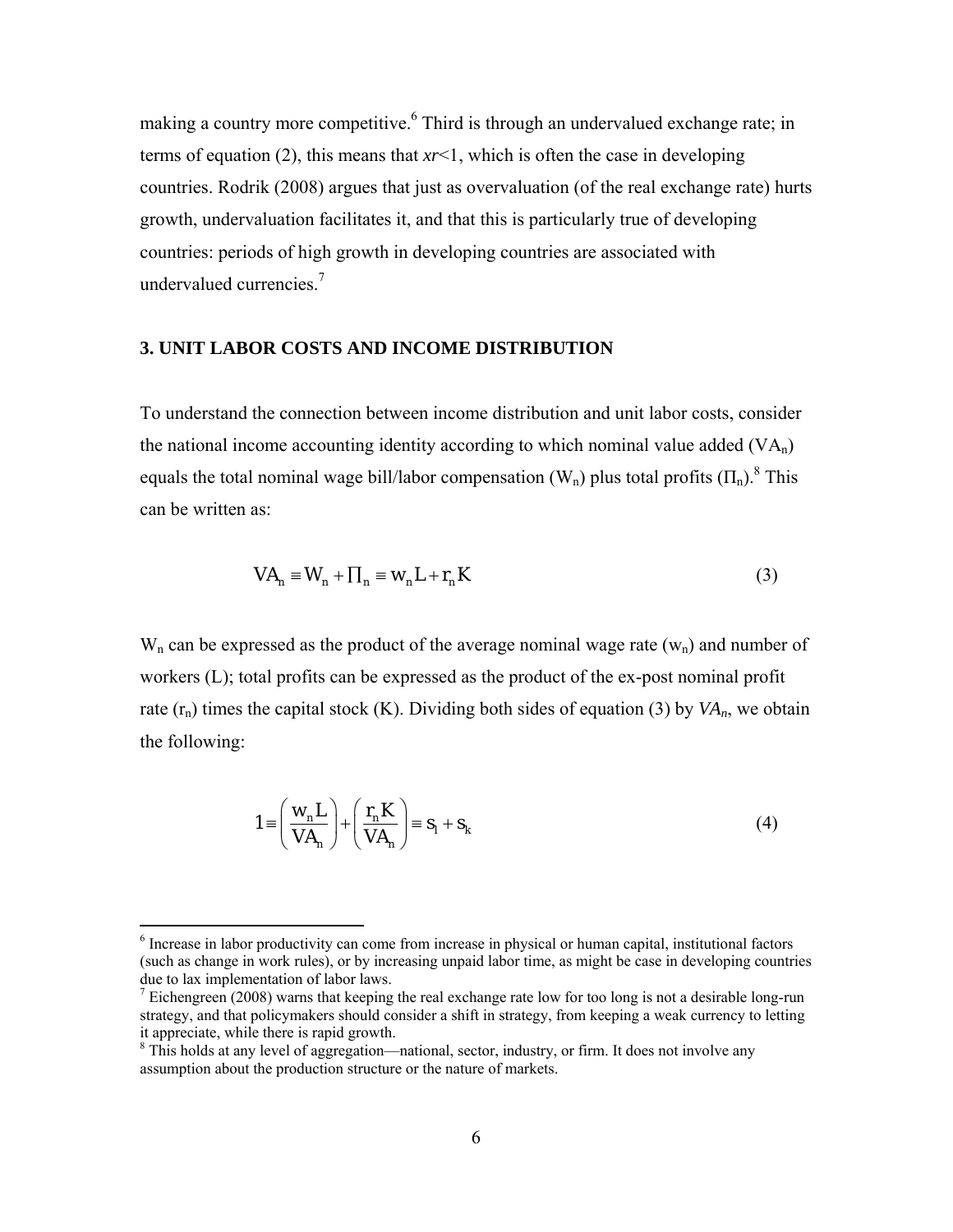where,  $s_l \equiv (w_n L / V A_n)$  is the share of labor in total output and  $s_k \equiv (r_n K / V A_n)$  is the share of capital in total output. By definition, they add up to 1.

Given this, it is obvious that we can rewrite equations  $(1)$  and  $(2)$  in terms of the labor share as follows:

$$
ULC = \frac{W_n}{(VA_n / P) / L} = \left(\frac{W_n L}{VA_n}\right) P = s_l * P
$$
 (5)

and

$$
rULC_{iUS} = \frac{\left(\frac{W^i}{\nu A_i^i}\right)}{\left(\frac{W^{US}_{n}L^{US}}{VA_i^{US}}\right)^*} \cdot xr^i = \left(\frac{s_i^i}{s_i^{US}}\right)^* xr^i
$$
\n
$$
(6)
$$

where,  $s_l = (w_n L / V A_n)$  is nothing but the share of the wage bill (labor compensation) in the total value added,  $s_i^i = \left( w_i^i L^i / V A_i^i \right)$  is the share of labor in total value added in country *i*, and  $s_i^{US} = \left( w_i^{US} L^{US} / V A_i^{US} \right)$  is the share of labor in total value added in the United States. It is in this sense that ULC embodies the functional distribution of income between labor and capital.

Note that in equations (5) and (6), we have expressed the labor share as the share of the nominal wage bill in nominal value added. If one prefers to use the labor share in "real" terms (i.e., labor share calculated as the ratio of real wage bill to real value added, each deflated appropriately) there is no problem. In this case, ULC is the labor share in real terms multiplied by the wage deflator. Equation (5), for example, would be written as follows:

$$
ULC = \left(\frac{W_n L}{VA_n}\right) P = \left(\frac{(W_r P_w) L}{(VA_r P)}\right) P = \left(\left(\frac{W_r L}{VA_r}\right) \frac{P_w}{P}\right) P = \left(\frac{W_r L}{VA_r}\right) P_w = s_l^* P_w \tag{7}
$$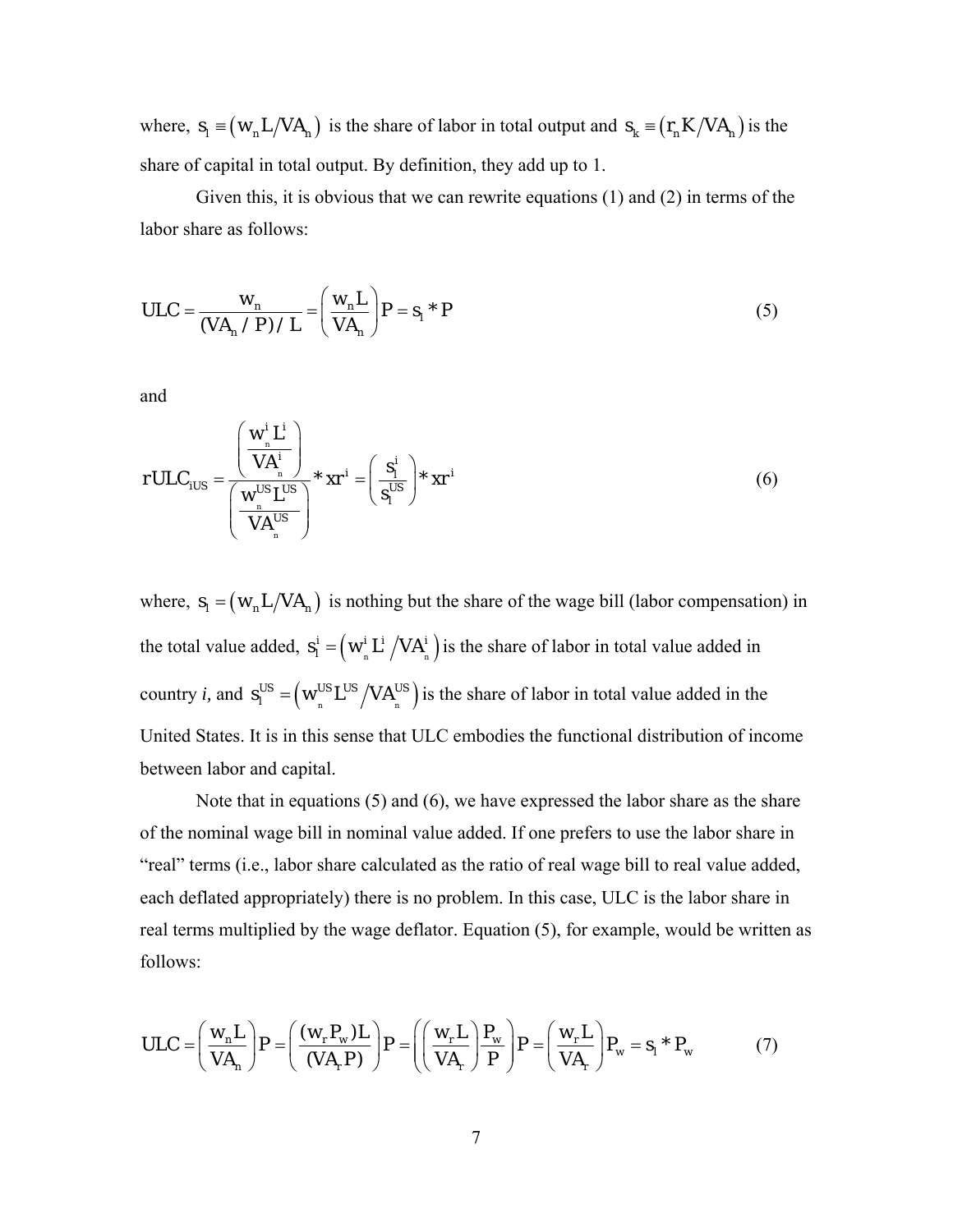where  $w_r$  is the real wage-rate and  $P_w$  is the wage deflator.

# **4. UNIT LABOR COST AND INCOME DISTRIBUTION IN INDIA'S ORGANIZED MANUFACTURING SECTOR**

In this section, we use data for India's organized manufacturing sector to calculate the ULC and examine its distributional implications. Table 1 provides the data definition for the various variables and their respective sources.

| <b>Variable</b>                                             | <b>Definition</b>                                    |
|-------------------------------------------------------------|------------------------------------------------------|
| Nominal output/value added $(VA_n)$                         | Net value added. This is obtained by                 |
|                                                             | subtracting total input costs and depreciation       |
|                                                             | from the value of total output. Source: Annual       |
|                                                             | Survey of Industries (ASI)                           |
| Total number of workers (L)                                 | Total number of employees (includes                  |
|                                                             | production workers employed directly or              |
|                                                             | through contractors and all other employees).        |
|                                                             | <b>Source: ASI</b>                                   |
| Nominal labor compensation/total wage bill<br>$(W_n)^9$     | This is defined as the sum of wages and              |
|                                                             | salaries, employers' contribution (such as           |
|                                                             | provident fund and other funds), and workmen         |
|                                                             | and staff welfare expenses. Source: ASI              |
| Wage deflator $(P_w)$                                       | Consumer price index for industrial workers          |
|                                                             | (index series for different base years spliced       |
|                                                             | and rebased to 1993–94). Source: Reserve             |
|                                                             | Bank of India                                        |
| Nominal wage rate $(w_n)$                                   | Nominal labor compensation divided by total          |
|                                                             | number of workers $(w_n = W_n/L)$                    |
| Real wage rate $(w_r)$                                      | Nominal wage rate deflated by $P_w(w_r = w_n / P_w)$ |
| Operating surplus/profits $OS_n$ )                          | Value added net of total labor compensation          |
|                                                             | $(OS_n=VA_n-W_n)$                                    |
| Deflator for capital stock and operating surplus<br>$(P_r)$ | Wholesale price index for machinery and              |
|                                                             | equipment (1993-94=100).                             |
|                                                             | <b>Source:</b> Reserve Bank of India                 |

### **Table 1: Data Definition and Sources**

<sup>&</sup>lt;sup>9</sup> We use total labor compensation and not just on total wages or earnings. The latter is a take-home pay measure that provides an incomplete picture of labor costs. Total labor compensation is a more comprehensive measure of labor cost for the employer. In addition to wages and salaries, labor compensation includes payroll taxes paid by the company, including employer contributions to social security schemes, social benefits paid by employers in the form of child, spouse, family, education, or other dependant allowances, payments made to workers because of illness, accidental injury, maternity leave, etc., and severance payments.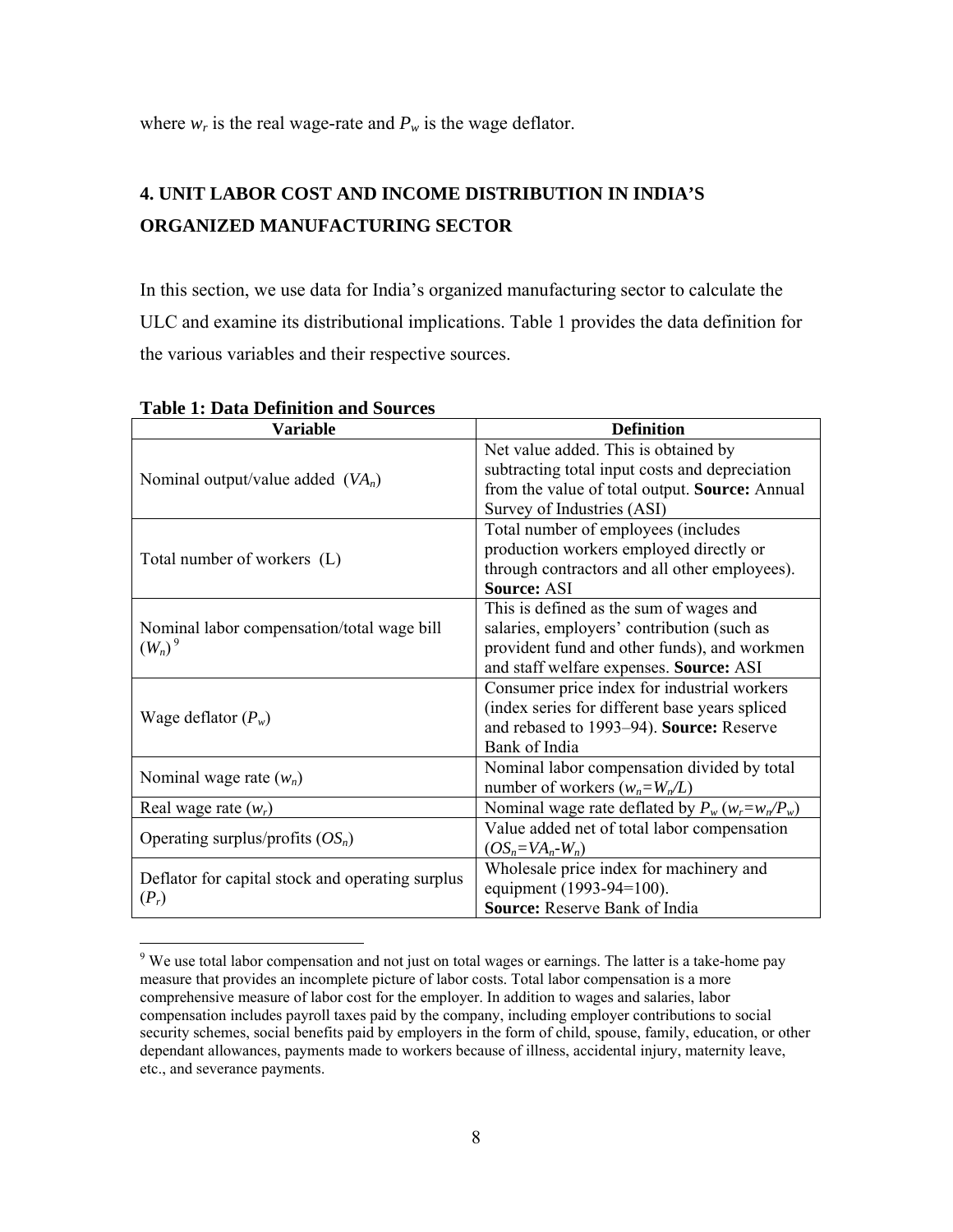|                                                  | Book value of fixed capital, deflated by $P_r$        |
|--------------------------------------------------|-------------------------------------------------------|
| Real capital stock $(K)$                         | $(K = Fixed Capital/P_r)$ . Fixed capital stock is    |
|                                                  | obtained from ASI and is defined as the               |
|                                                  | depreciated value of fixed assets owned by the        |
|                                                  | factory on the closing day of the accounting          |
|                                                  | year. Fixed assets are those that have a normal       |
|                                                  | productive life of more than one year. Fixed          |
|                                                  | capital includes land including lease hold land,      |
|                                                  | buildings, plant and machinery, furniture and         |
|                                                  | fixtures, transport equipment, water system and       |
|                                                  | roadways, and other fixed assets such as              |
|                                                  | hospitals, schools, etc. used for the benefit of      |
|                                                  | the factory personnel.                                |
| Ex-post nominal profit rate $(r_n)$              | Nominal operating surplus divided by real             |
|                                                  | capital stock $(r_n = OS_n/K)$                        |
| Ex-post real profit rate $(r_r)$                 | Nominal profit rate deflated by $P_r (r_r = r_n/P_r)$ |
| Real value added $(VA_r)$                        | This is computed as the sum of real wages and         |
|                                                  | real operating surplus $(VA_r = W_n/P_w + OS_n/P_r)$  |
| Price deflator for value added $(P)$             | Implicit price deflator backed out from the           |
|                                                  | computed real value added and nominal value           |
|                                                  | added. $(P = VAn/VAr)$                                |
| Labor productivity $(LP)$                        | Real value added divided by total number of           |
|                                                  | workers $(LP=VAr/L)$                                  |
| Share of labor in output (value added)/labor     | $s_l = w_n * L/VA_n$ in nominal terms                 |
| share $(sl)$                                     | $s_l = w_r * L/VA_r$ in real terms                    |
| Capital productivity $(KP)$                      | Real value added divided by real capital stock        |
|                                                  | $(KP=VA, K)$                                          |
| Share of capital in output (value added)/capital | $S_k = r_n * K/VA_n$ in nominal terms                 |
| share $(s_k)$                                    | $s_l = r_r * K/VA_r$ in real terms                    |
| Unit labor cost (ULC)                            | Equation $(1)$                                        |
| Unit capital cost (UKC)                          | Equation (8)                                          |
| Purchasing power parity (PPP)                    | Erumban (2002), EUKLEMS                               |
| Exchange rate (ER)                               | World Development Indicators                          |
| Total labor compensation, number of workers,     |                                                       |
| and nominal value added for U.S.                 | EUKLEMS (March 2008 release). Aggregation             |
| manufacturing sector in equation 2               | based on NAICS classification used.                   |
| Relative ULC (rULC)                              | Equation (2)                                          |

Figure 1 shows the ULC of India's organized manufacturing sector, calculated as in equation (1). The figure shows that it has increased significantly over time (though it declined between 2001 and 2006), which in standard analyses would be taken as a sign that Indian organized manufacturing industry has lost competitiveness. The reason would be that nominal wage rates have increased faster than productivity and the policy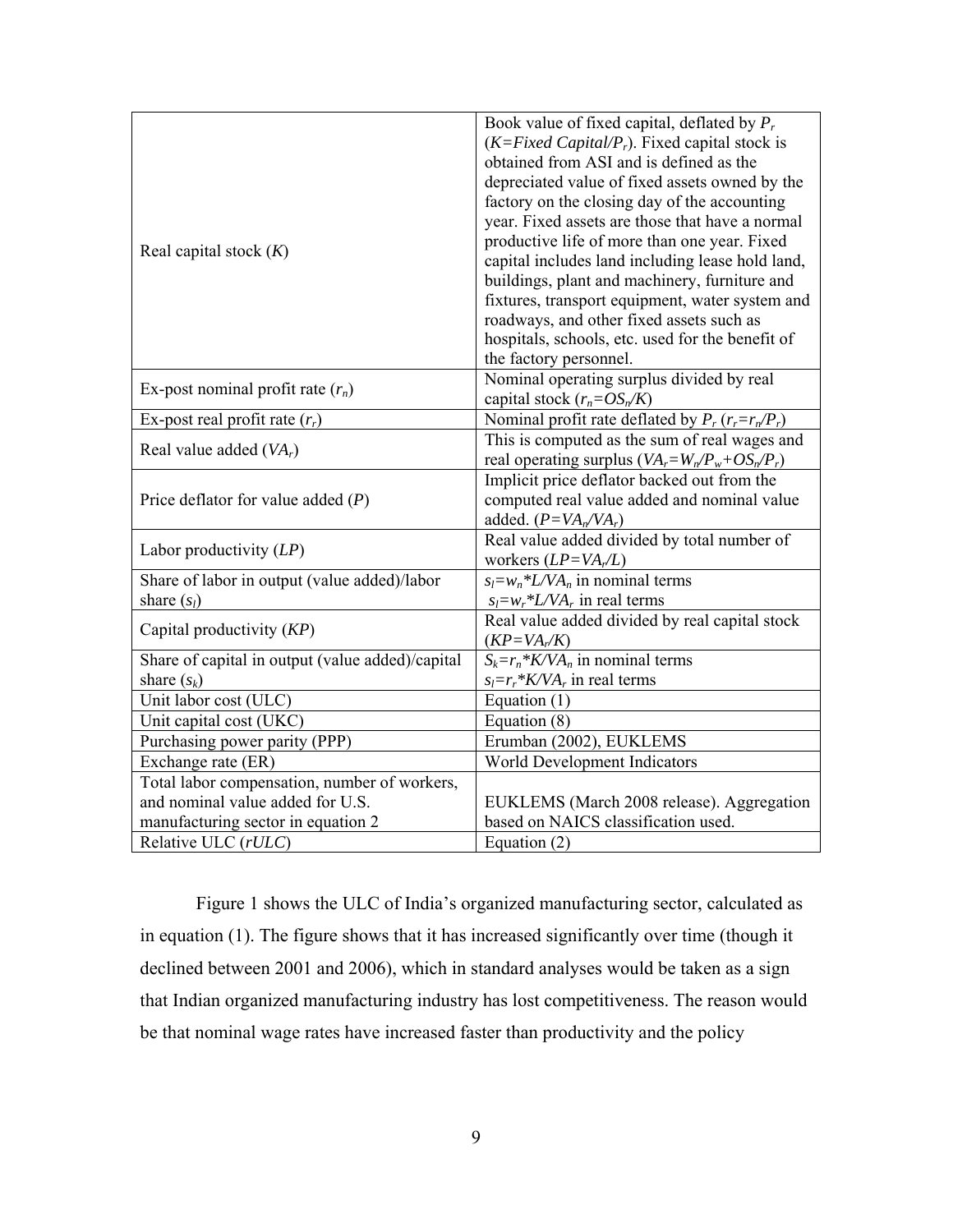recommendation would be a combination of wage growth restraint and productivity increase.



**Figure 1: Unit Labor Cost in India's Organized Manufacturing Sector**

However, according to our argument in equation (5), the ULC can be interpreted as the product of the labor share in total output times a price factor. Figure 1 shows these two components. We find that the share of labor in gross value added fell by about 50% between 1980 (when it was about 0.6) and 2007, while the value-added deflator quadrupled, more than offsetting the decline in the labor share. Under this interpretation, the previous policy recommendation becomes dubious: the increase in the ULC in India's organized manufacturing sector is, exclusively, the result of an increase in the manufacturing sector's value-added deflator.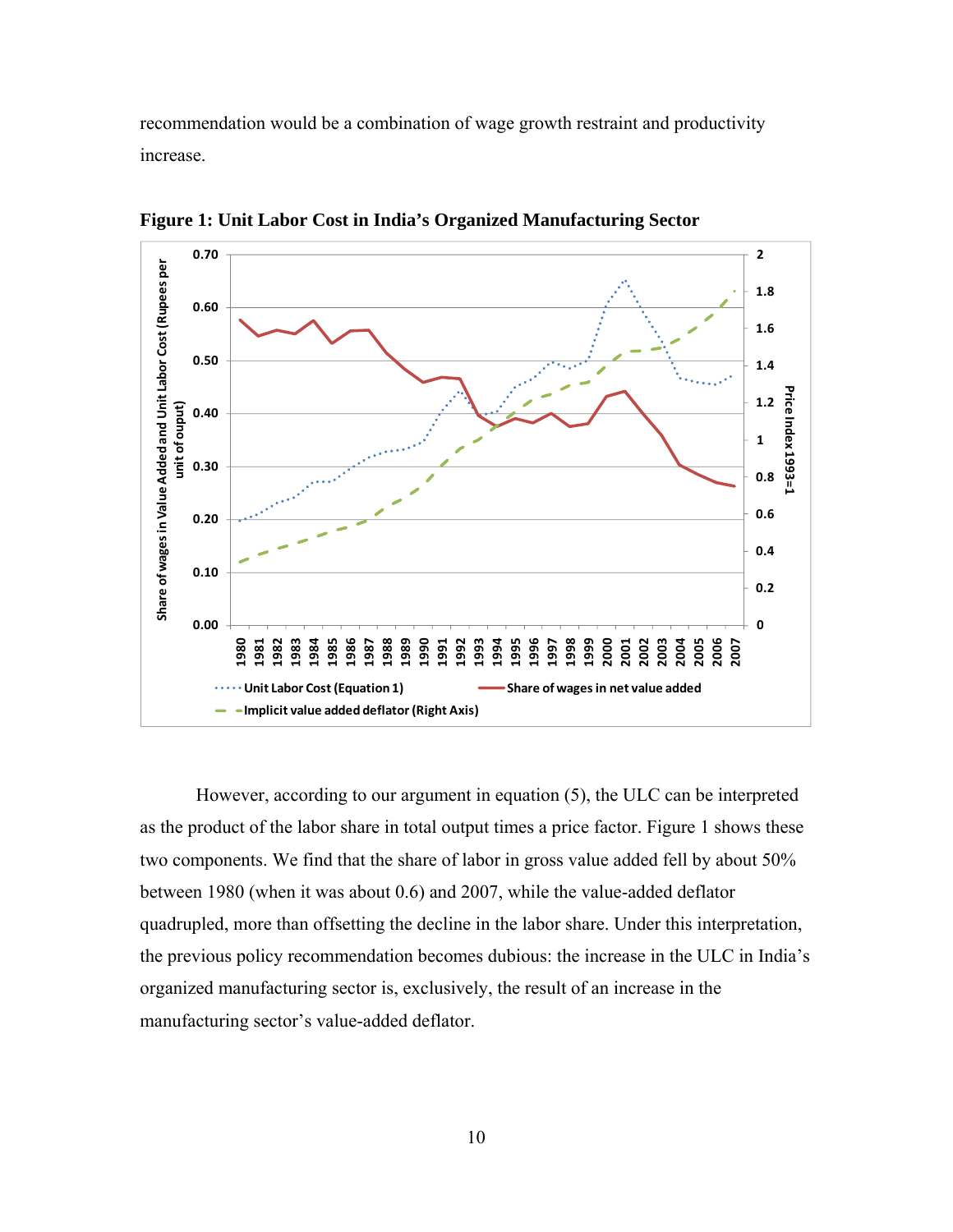It is also possible to show the ULC in terms of real shares [equation (7)]. We show this in figure 2. The share of labor in total output in real terms has also fallen. This decline in the share of labor has been offset by an increase in the wage deflator (this led to the increase in ULC, shown in figure 1). Figure 2 also shows the real wage rate and labor productivity. The figure shows that organized manufacturing productivity has grown much faster than real wages.



**Figure 2: Labor Share, Real Wage Rate, and Labor Productivity** 

ULCs are used as a measure of competitiveness because, typically, labor costs are the major portion of total value added, (about 65–70% of the total value added in advanced countries). However, as we have seen above, the labor share of India's manufacturing sector has fallen drastically since 1980s and today it represents about 25% of value added. This means that the share of capital in value added takes the other 75%.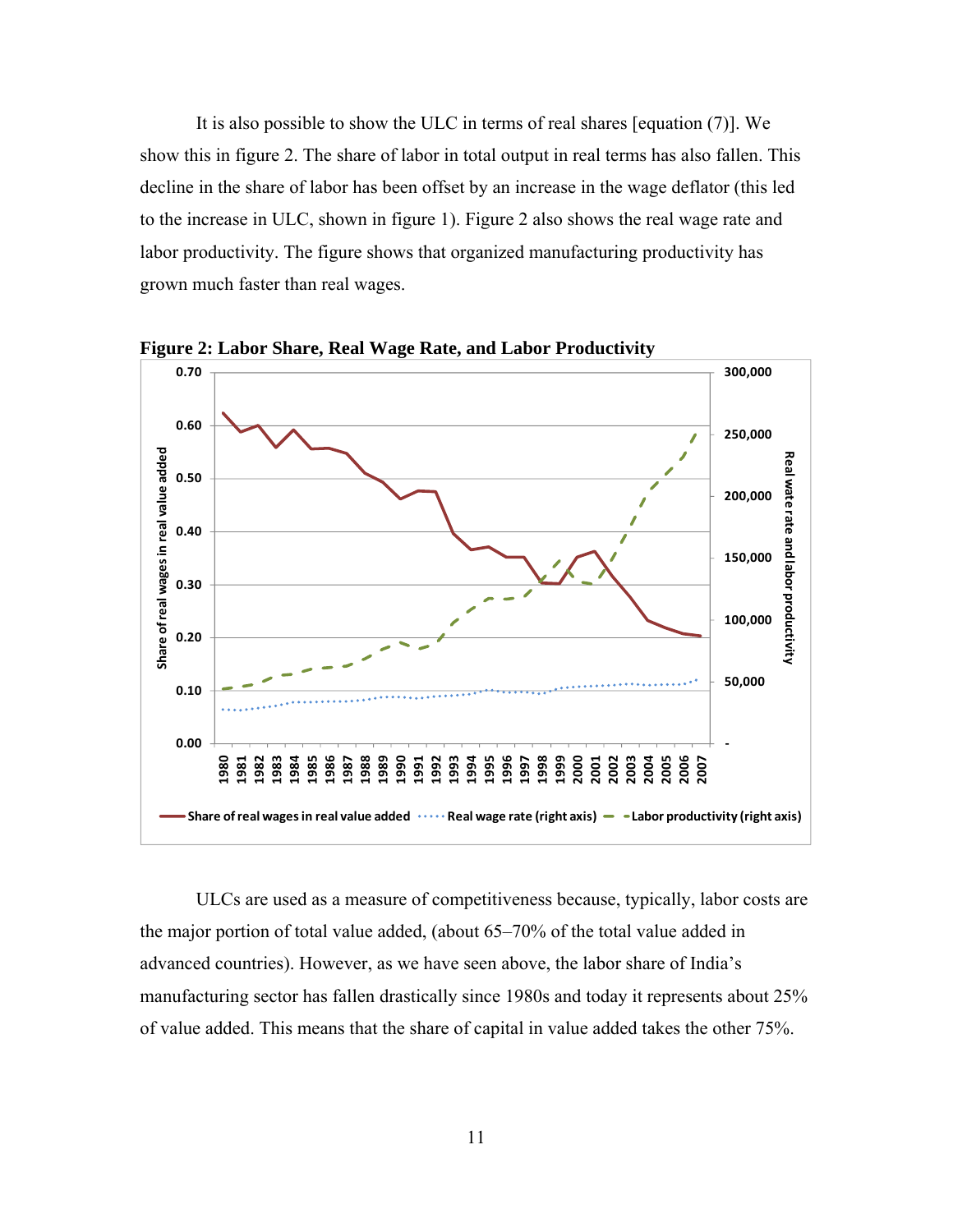Although it is not standard in the literature, we construct a parallel measure, the unit capital cost, as follows:

$$
UKC = \frac{r_n}{KP} = \frac{r_n}{(VA_r/K)} = \frac{r_n}{(VA_n/R)/K} = \left(\frac{r_nK}{VA_n}\right)P = \left(\frac{(r_rP_r)K}{(VA_rP)}\right)P = \left(\frac{r_rK}{VA_r}\right)P_r = s_k * P_r
$$
\n(8)

where UKC is the unit capital cost,  $r_n$  is the nominal profit rate, KP is capital productivity, *VAr* is real value added (in rupees of a base year), *VAn* is nominal value added, *K* is the real capital stock (obtained by deflating fixed capital with the price index for machinery and equipment), P is the deflator for value added,  $r_r$  is the real profit rate (obtained by deflating operating surplus with the price index for machinery and equipment),  $P_r$  is the price index for machinery and equipment, and  $s_k$  is the share of capital in total value added.

Figure 3 shows the share of operating surplus in net value added (both measured in nominal terms), the implicit deflator for value added, and the unit capital cost. Unit capital cost increased by almost nine-fold during 1980–2007. Both the share of capital in value added and the price index have increased. This is different from what we observed when we analyzed the unit labor cost (figure 1). One could argue that India's manufacturing sector has lost competitiveness because the unit capital cost has increased dramatically, the result of the increase in both the share of capital in value added and in the deflator.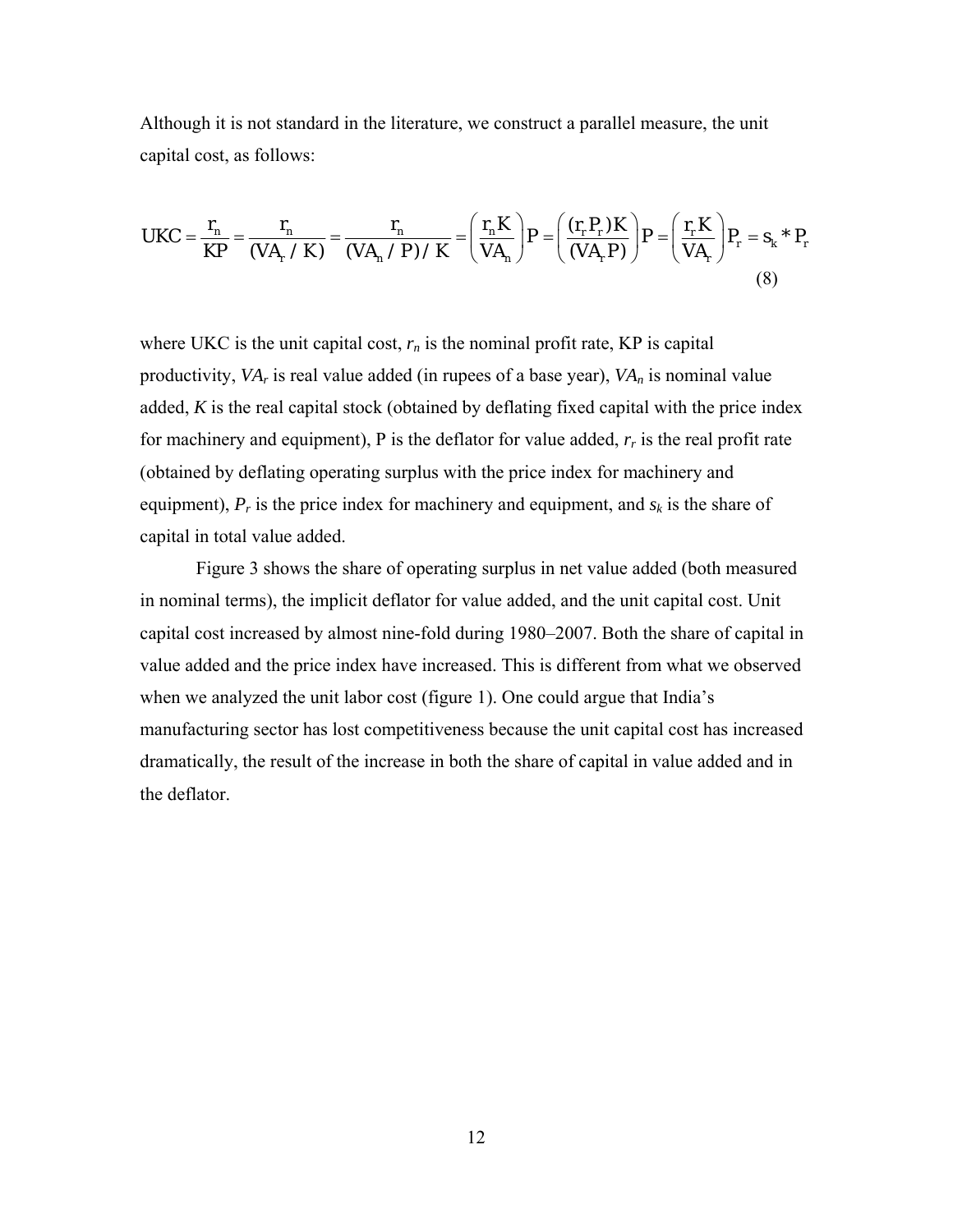

**Figure 3: Unit Capital Cost in India's Organized Manufacturing Sector** 

It is possible to express the UKC as the product of the share of real operating surplus in real value added multiplied by the price deflator for operating surplus [see equation (8)]. This share can in turn be written as the ratio of the real profit rate to capital productivity. The three variables are shown in figure 4. We find that the capital share in value added (measured in real terms) is also increasing over time. The real profit rate has increased over time, from about 25% to almost 45% (the increase took place after 2001), whereas the productivity of capital fell during 1980–2007 (though there seems to be a recovery post-2001, but the level remains below that of 1980). The significant increase in the profit rate (on top of the fact that the level is very high) contrasts with the meager increase in the real wage rate, shown above.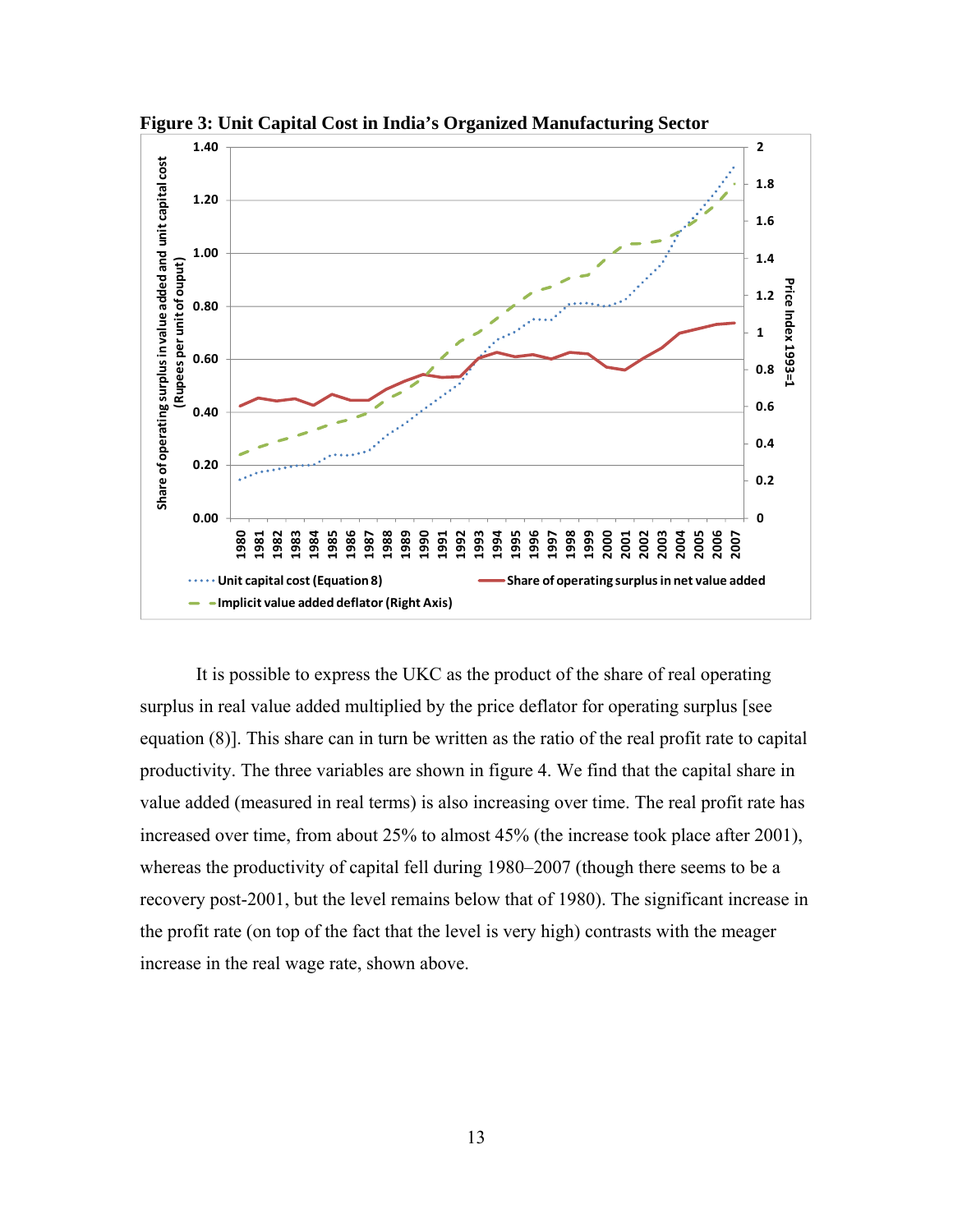

**Figure 4: Capital Share, Real Profit Rate, and Capital Productivity** 

Finally, figure 5 compares how the ULC of India's organized manufacturing sector has evolved with respect to that of the United States (manufacturing sector).<sup>10</sup> This is shown using the relative ULC (*rULC*) as defined in equation (6). A value of *rULC* less than 1 indicates that India's productivity-adjusted labor cost is lower than that of the United States (i.e., more cost effective). Figure 5 shows that *rULC* was 0.73 in 1980, i.e., India's ULC was 73% that of the ULC in the United States; *rULC* fell to 0.48 in 1990, and to 0.30 in 2000. Even though India's labor share continued falling after 2000, *r*ULC has remained fairly constant. This is because even though India's relative labor share continued declining, the degree of undervaluation of the rupee declined and compensated the former.

 $10$  To be consistent with the definition of value added for the United States, we use gross value added for both India and the United States. The share of wages is calculated with respect to gross value added. In the case of India, the implicit price deflator is based on gross value added (see table 1).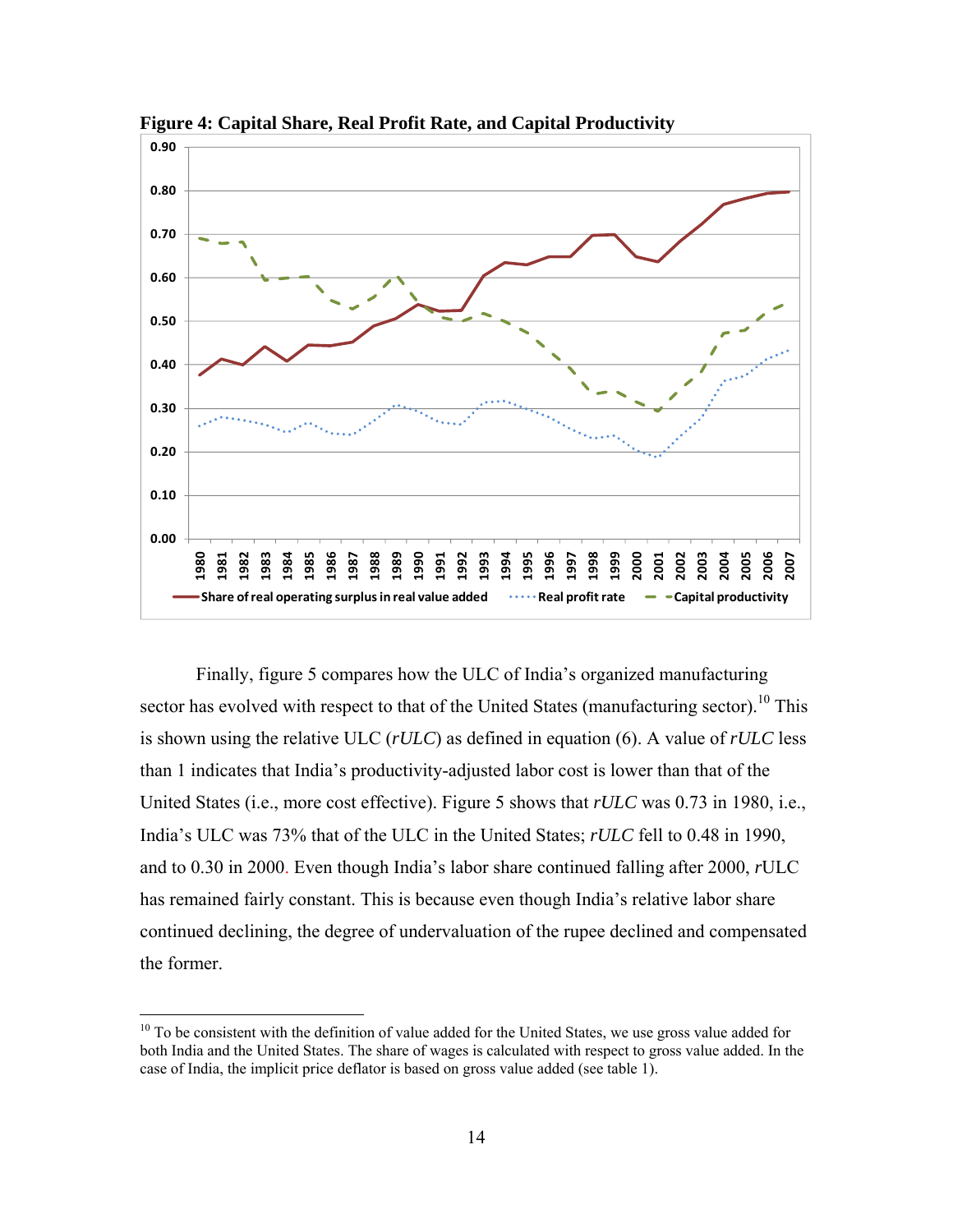

**Figure 5: ULC of India's Organized Manufacturing Sector Relative to the United States (US=1).** 

**Source:** Erumban (2002), EUKLEMS, ASI, and authors' estimates.

**Note:** The base year for PPP is 1997. Unit value ratios between India and Germany from Erumban (2002) and the PPP for manufacturing sector between Germany and the United States from EUKLEMS (updated to 2002 from 1997 using price changes) is used to obtain PPP between India and the United States for 2002. The PPPs are then adjusted for price changes so that 1997 is the base year.

#### **5. CONCLUSIONS**

Under the standard interpretation of unit labor costs (ULC) as a measure of cost competitiveness, the lower the ULC, the more competitive the economy is. In this paper, we have shown that the definition of ULC reflects the distribution of income between labor and capital. ULCs can be expressed as the product of the labor share in output times a price term. Under this interpretation, increases in ULC may be driven by increases in the price effect, as we have seen is the case of India for the organized manufacturing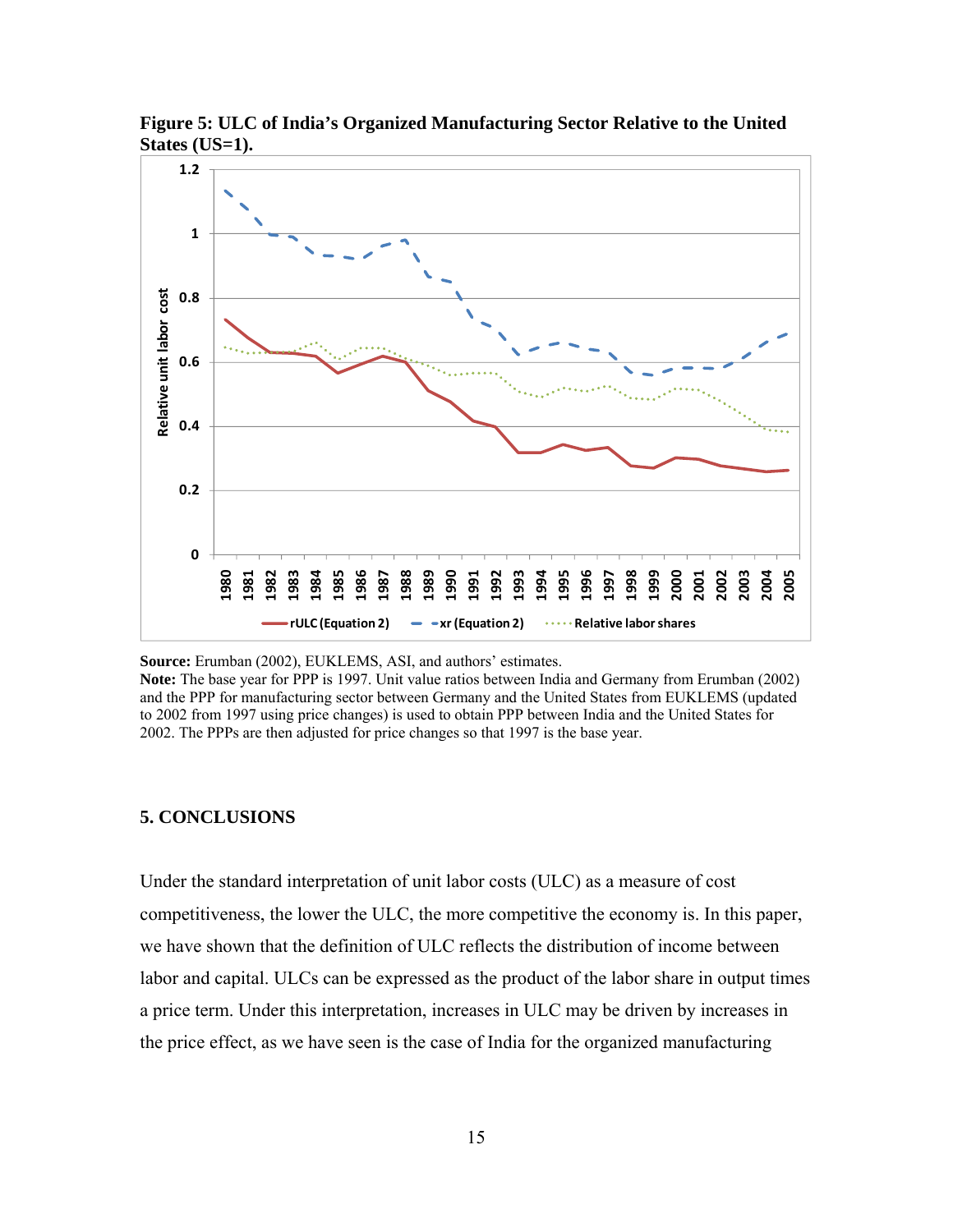sector, where the labor share has even declined. Indeed, India's organized manufacturing sector labor share has declined by more than  $50\%$  since 1980, when it was  $0.6$ .<sup>11</sup> Today it is less than 0.3. Moreover, the real wage rate has marginally increased, well below the increase in labor productivity.

Overall, our analysis questions policy recommendations that advocate wage moderation, and which result from simply looking at the evolution of the ULC. The conclusion is that it is very difficult to argue that India's manufacturing has lost competitiveness because the ULC has increased, and this way put the burden on high or increasing wages. ULC has increased exclusively as a result of the increase in the price deflator. The labor share has declined and real wage rates have barely increased. The counterpart is a significant increase in unit capital costs, the result of the increase in both the capital share and in the price deflator. Moreover, the real profit rate of India's organized manufacturing sector in 1980 was very high, about 25%. It remained at this level until the early 2000s. Afterwards, it has increased and reached almost 45% in 2007. This is the real loss, if any, in competitiveness of India's manufacturing sector.

As noted above, the increase in the share of the capital (in real terms, figure 4) could be the result of a higher capital-output ratio (i.e., a decline in capital productivity) or of a higher rate of profit. Marquetti (2003) has shown that the usual long-run pattern of growth in many countries entails a decline in capital productivity and an increase in labor productivity. For India's organized manufacturing sector, Felipe and Kumar (2010) show that capital productivity declined and labor productivity increased through the 1980s and 1990s. This seems to conform to the historical experience of other countries. For purposes of our analysis, this implies that unit capital costs will likely increase as a result of the decline in capital productivity. The only way to contain this increase is by lowering profit rates. However, a lower profit rate will negatively affect the incentive to invest, which is an important determinant of labor productivity and, ultimately, of the standard of living. It is crucial, therefore, to strike the right balance between increasing labor productivity and containing unit capital costs through lower profit rates.

<sup>&</sup>lt;sup>11</sup> The share of wages in China's national accounts has also declined, from almost 55% in the early 1990s to about 36% recently (with the consequent increase in the share of profits).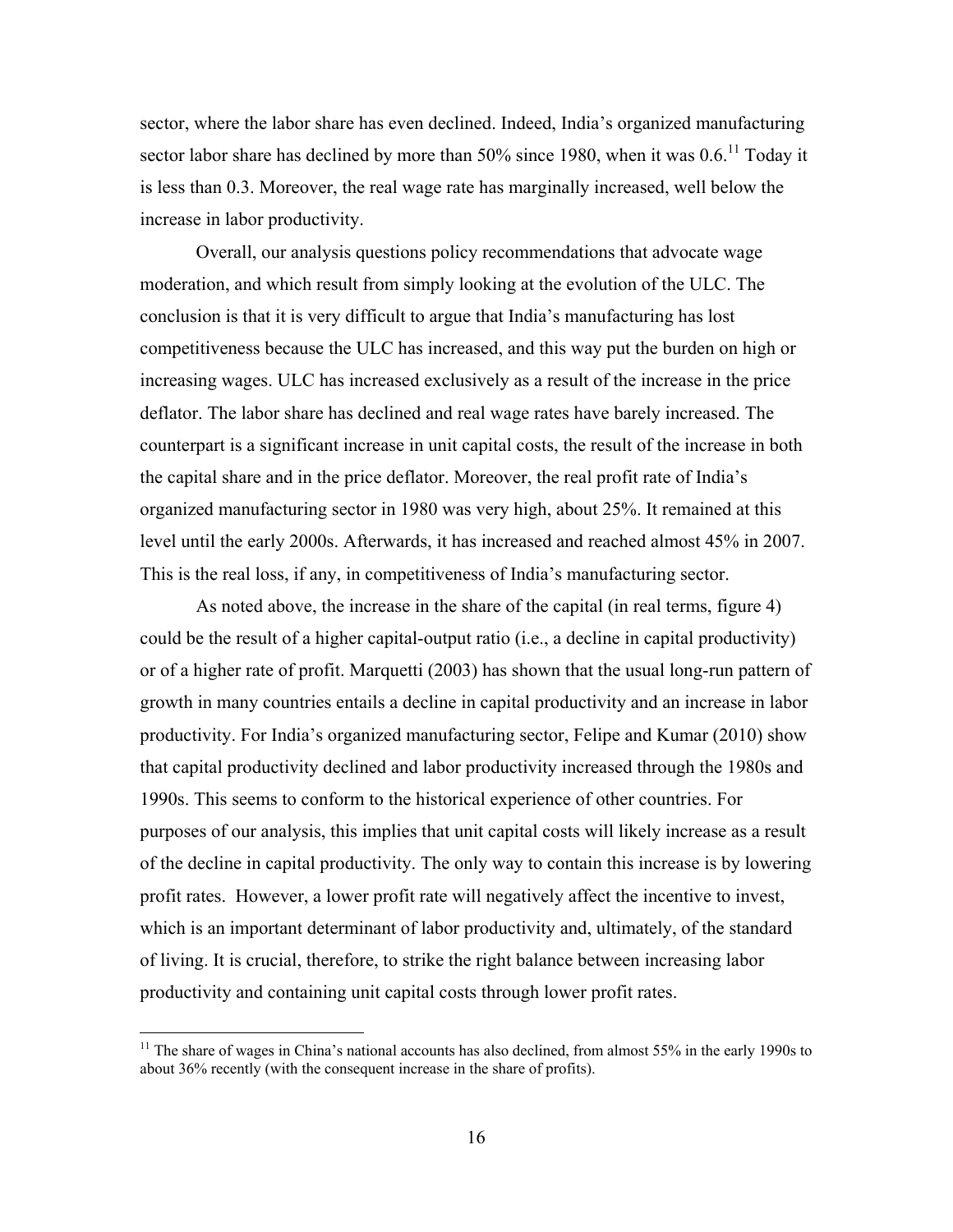Finally, it is not easy to predict the consequences of a decline in the labor share, and the corresponding increase in the capital share, of a sector of the economy as opposed to the labor share of the overall economy. Nevertheless, a decline in the share from almost 60% to less than 30% is significant and may have important consequences. An increase in the share of profits probably leads to an increase in investment early on. Simultaneously, a decrease in the share of labor over an extended period of time induces a decline in consumption or prevents consumption from increasing, even if the economy is growing. Sooner or later there is a mismatch between supply and demand as the increase in capacity caused by the increase in investment will not be matched by an increase in consumption demand. This is a problem of lack of demand, an underconsumption crisis. Capacity utilization will have to decline and along with it will come a decline in production, employment, investment, and demand.